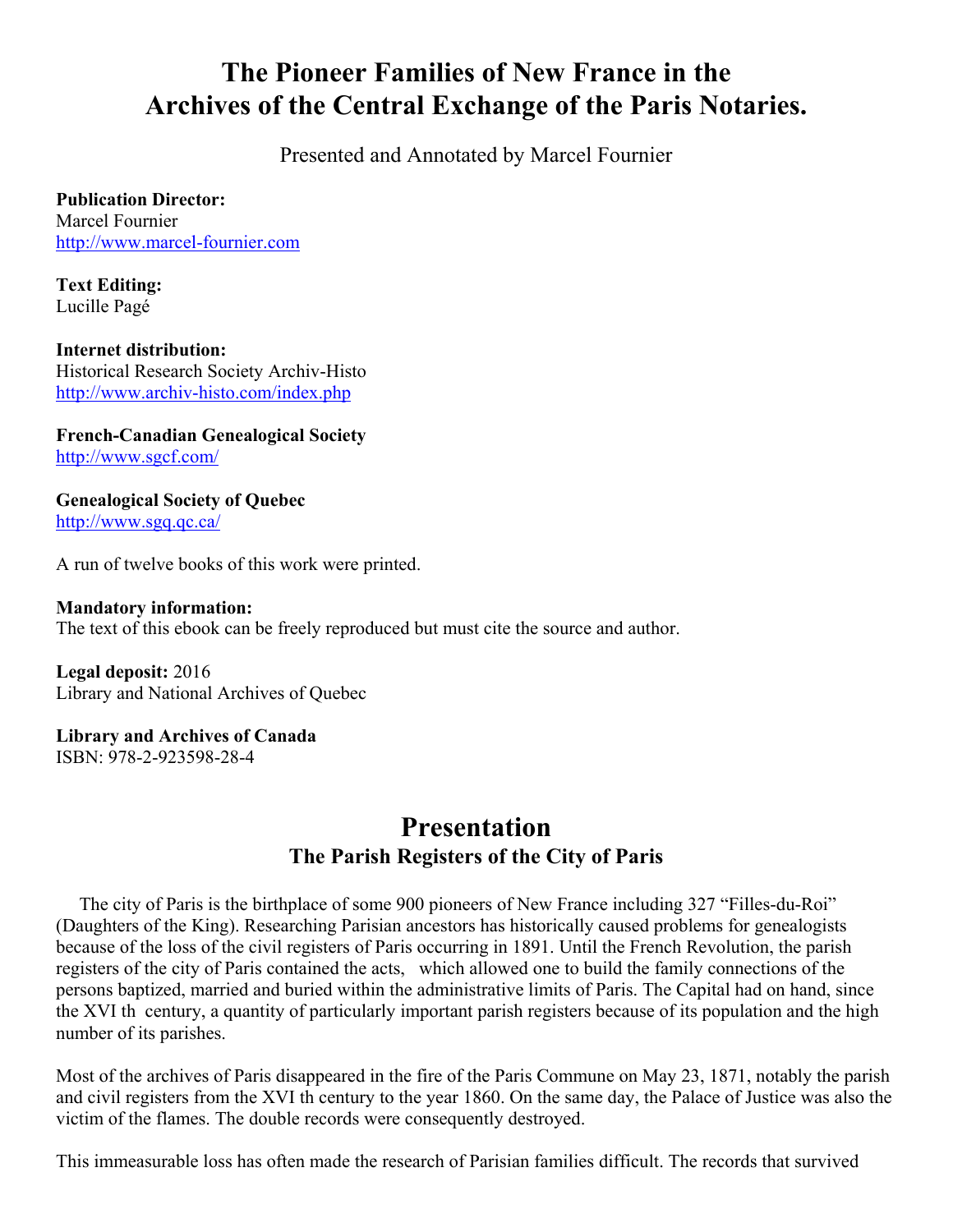have very little, such as 29 items included in the series V.6E of the Archives of the City of Paris. Of the 395 parish registers for the period of 1529 to 1789, only the one of the parish of Saint-Eustache is available for the period of 1529-1748.

Existing records are often collections of extracts prepared by Abraham Charles Guiblet. These extracts can be very short, because sometimes only the name of the godfather or a witness is collectable. These fragments which often refer to the nobility or to notables are conserved at the Department of Manuscripts of the National Library of France. Some are digitized and can be viewed on the Gallica site of the Bibliothèque Nationale de France: http://gallica.bnf.fr.

These parishes are: Saint-Eustache, Saint-Jean-en-Grève, Saint-Nicolas-du-Chardonnet, Saint-André-des-Arts, Saint-Sauveur, Saint-Sulpice, Saint-Honoré, Saint-Mery, Saint-Landry, Saint-Roch and Saint-Médard.

In the 1950s, during a research trip in Paris, Archange Godbout consulted most of these registers to identify our ancestors of Parisian origin. The results of his research were compiled in his archival fund preserved at the French-Canadian Genealogical Society.

In recent years, other genealogists like René Jetté and Roland Auger also explored these sources to supplement family genealogies. The results of these researches are found largely on the website of Fichier Origine: http://www.fichierorigine.com/index.php .

The book, "The civil and religious acts of Canadians and their Parisian family pulled from the Paris Archives 1500-1850", published in 2015, constitutes an exhaustive repertoire of documents known todate of Canadian pioneers, natives of the City of Light. There we will find references to births and baptisms, marriages, marriage agreements, deaths, wills and post-death inventories of some 750 surnames of Parisian families linked to New France.

#### **The reconstruction of the parish registers**

Several projects of reconstruction of the civil acts were made between the years of 1872 and 1897. The work was done by crosschecking with family documents (announcements, notarial acts, acts on nobility, parish statements prior to 1871, etc.). In total 2,696,000 were reconstructed; 5 only for the XVI th Century; 5000 for the XVII th century; 242,000 for the XVIII th century and finally 2,454,000 for the XIX th century. We can consult the reconstructed acts of the civil state of the city of Paris at the website of the Archive of the City of Paris at the following address:

http://canadp-archivesenligne.paris.fr/archives\_etat\_civil/

The alphabetic reconstructed files of the civil state are organized by types of acts (birth, marriage, death), regardless of the place or the date of the act recorded before 1860.

Each type of act, the method of classification was done in alphabetical order of surnames (individual names by individual names) and then by chronological order of the acts. Each card shows the year of the act, the place of its registration, the surname and given name of the person concerned, and finally the specific date of the event (and not the date of the act as used for the period of 1860-1902). For marriages, a card was made for each spouse, search for the bride under her birth name.

#### **Notarial acts of Paris**

Notarial acts kept at the central Minutier of Notaries of Paris are undoubtedly the most important archival source to reconstruct much of the old Parisian civil registration. Marriage agreements, wills and post-death inventories often make it possible to establish, with great precision, dates of birth, marriage and death. This information does not only concern Canadians but the parents and grandparents of these people, their brothers and sisters remaining in France.